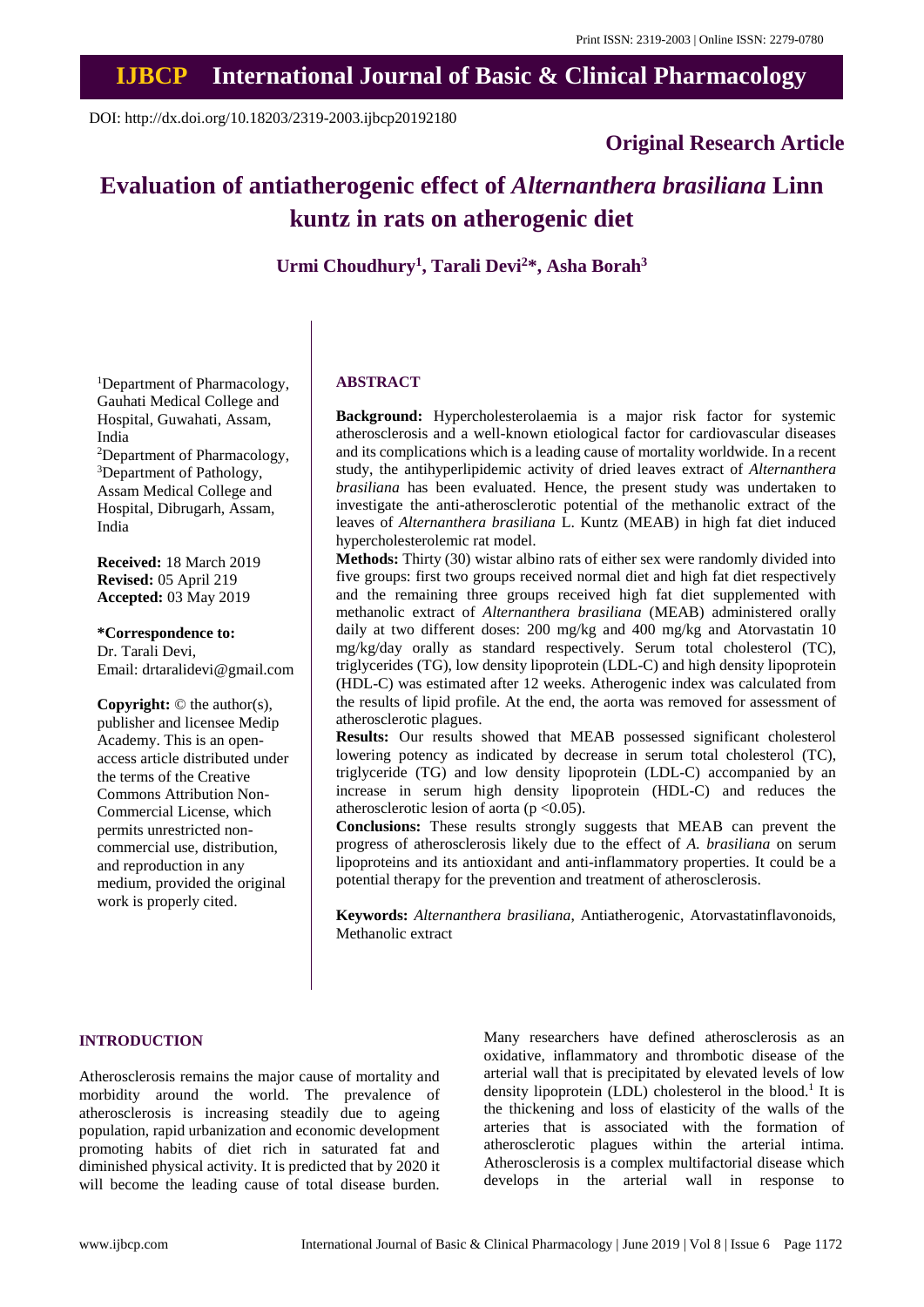various stimuli like hyperlipidaemia, hypertension, hyperhomocystenemia, oxidative stress etc. Vascular injury in the form of endothelial injury is a critical initiating event in the pathogenesis of atherosclerosis. There is chronic damage to arterial endothelium by turbulence of blood flow or other injuries, which leads to non-denuding functional alteration of endothelial cells. There is lipid accumulation, adhesion of monocytes and platelets. Along with altered endothelium, these cells release various growth factors leading to migration and proliferation of smooth muscle cells and ultimately forms a typical atherosclerotic plague. 2

*Alternanthera brasiliana* Linn Kuntz belongs to the family Amaranthaceae, popularly known as Brazilian joy weed, is an evergreen, perennial herb, native to tropical and subtropical regions of Australia, South America and India.

It is a herb indigenous to Brazil, prostrate and branchy, presenting a circular to polygonal stem, long internodes and swollen nodes where opposite leaves attach, The inflorescence is cymes, composed of hermaphrodite, actinomorphous and monocyclic flowers. 3

## *Traditional uses*

It is an ornamental as well as medicinal plant, traditionally used against inflammation, cough, diarrhoea in Brazilian medicine. Also used as galactogogue, cholagogue, abortificient and febrifuge. In some places it is used for night blindness and hazy vision. The herb is said to possess diuretic properties and its decoction is taken in gonorrhoea. 4

## *Phytochemical constituents*

Previous phytochemical studies of *Alternanthera brasiliana* reported the presence the presence of flavonoids: 3-O-robinobioside derivatives of kaempferol and quercetin, vitamins (riboflavin and niacin), beta cianin and steroids such as beta sitosterol and stigmasterol. 4

## *Pharmacological activity*

Various bioactivities like wound healing, antiinflammatory and analgesic, anti-ulcer, anti-tumour, lymphocyte proliferation inhibition, antioxidant, antimicrobial and antiviral properties of the plant were studied.<sup>4-7</sup>

In a recent study, anti-hyperlipidaemic activity of dried leaves extract of *Alternanthera brasiliana* in fructose induced hyperlipidaemic rats has been evaluated. 8 However, to the best of authors knowledge the antiatherogenic activity of *Alternanthera brasiliana* has not been evaluated. Hence, the present study is aimed to evaluate the anti-atherogenic activity of methanolic extract of *Alternanthera brasiliana* in high fat diet induced hypercholesterolemic rat model.

## **METHODS**

The study was conducted from February 2015- February 2016.

## *Collection and authentication of plant material*

Leaves of *Alternanthera brasiliana* were collected from medicinal garden of College of Veterinary science, Guwahati during the month of February to June and identified by Taxonomist Dr I.C Barua, Principal scientist, Department of Agronomy, Assam Agricultural University, Jorhat, Assam. Voucher specimen number AAU/CVSC/PHT/02. A voucher specimen was deposited in the herbarium of the institute.

## *Preparation of the plant extract*

Fresh leaves of *Alternanthera brasiliana* were washed thoroughly with distilled water, shade dried and powdered. About 250 grams of powdered leaves was soaked in 1000 ml of methanol for 72 hours in a beaker and the mixture is stirred every 18 hours using sterile glass rod. The filtrate was obtained after passing through Whatman filter paper no. 1 for three times and solvent was evaporated at 50-60° C under reduced pressure using a rotary vacuum evaporator.

A dark brown methanol extract of *Alternanthera brasiliana* was obtained which was stored in airtight container at 4°C for further use.

## *Phytochemical analysis*

MEAB was subjected to quantitative phytochemical analysis for alkaloids, flavonoids, tannins, saponins, terpenoids and others as per standard methods. 9

## *Drugs and chemicals used*

- Atorvastatin powder was obtained from Sun Pharma Lab. Ltd, East Sikkim
- The kits for estimation of Total Cholesterol, Triglycerides and HDL- cholesterol were obtained from Coral Clinical system, Goa, India.
- Methanol was obtained from Merck, India
- Potassium Phosphate Buffer, Hydrogen Peroxide solution and Tricarboxylic acid were obtained from Sigma private Ltd, Bangalore, India
- Thiobarbituric acid was obtained from HiMedia Laboratories Private Ltd, Mumbai, India.

## *Diet used in the study*

## *Normal diet*

Standard animal diet consisting of Bengal gram, wheat, maize, soya bean with water *ad libitum*.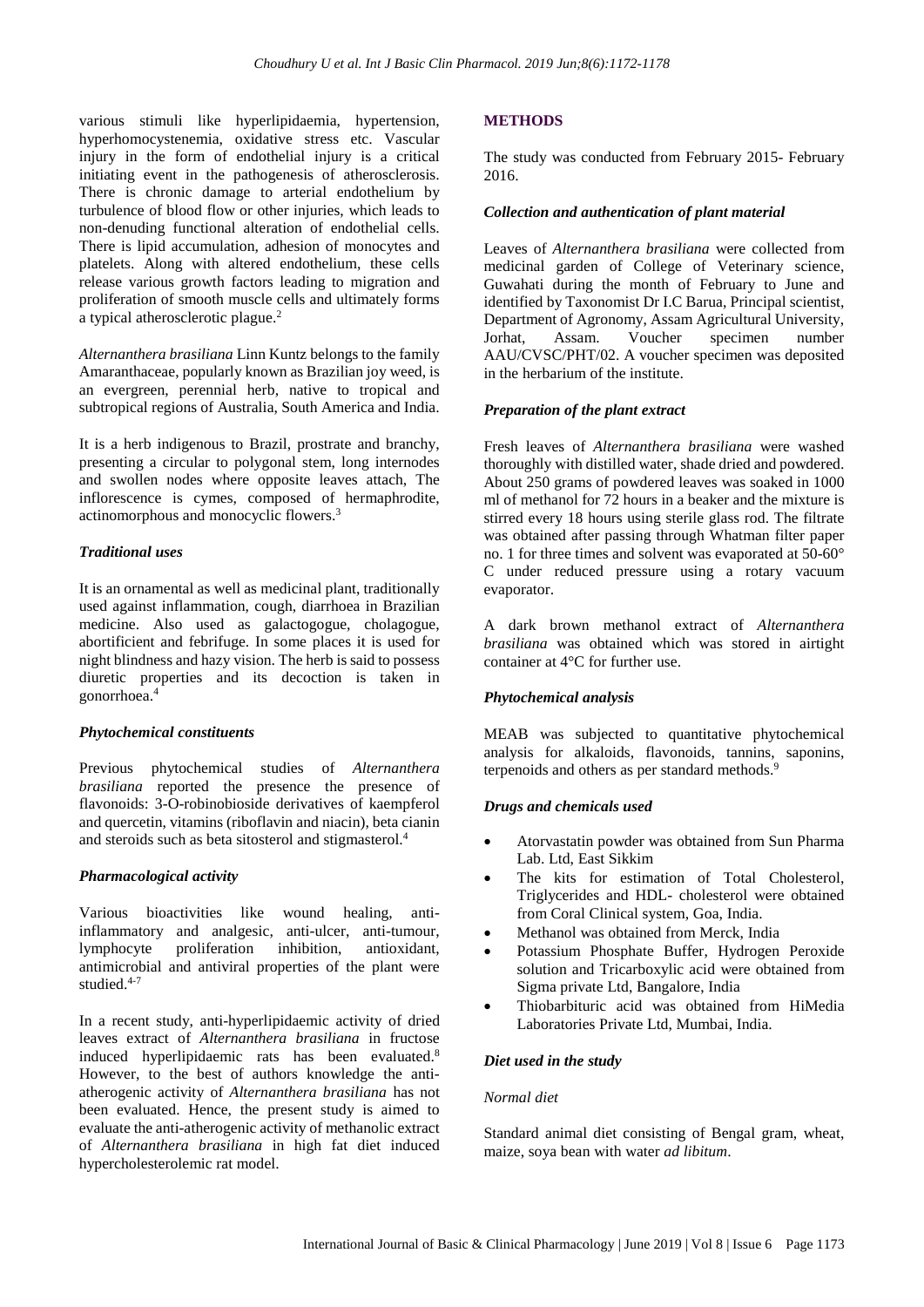#### *High fat diet for induction of atherosclerosis*

Mixture of coconut oil and Vanaspati ghee in a ratio of 2:3  $(v/v)$  at a dose of 10 ml/kg body weight per day.<sup>10</sup>

#### *Experimental animals*

Healthy wistar albino male rats (*Rattus norvegicus*) 7-8 weeks old weighing 150-200 grams were taken from the Central Animal House, Assam Medical College, Dibrugarh (Registration number 634/02/a/CPCSEA) dated 19/05/02. The animals were housed in polypropylene cages under standard condition of 12 hours light and dark cycle and normal room temperature. Animals were fed with normal diet and water *ad libitum*. Before starting the study permission from the Institutional Animal Ethics Committee was taken vide approval number IAEC/AMC/001 dtd 12/06/2014. The study was conducted according to CPCSEA guidelines.

#### *Acute oral toxicity test*

Acute oral toxicity test was done following OECD guidelines 425 ( up and down method). MEAB was found safe at 2000 mg/kg dose.<sup>11</sup>

## *Experimental Design*

Animals were randomly assigned into five groups with six animals in each group (n=6).

#### *Group A*

Normal control (given only normal saline 10 ml/kg/day and normal diet)

## *Group B*

Experimental control (received high fat diet at a dose of 10 ml/kg body weight /day along with normal diet)

#### *Group C*

Test drug (received high fat diet with normal diet and methanolic extract of *Alternanthera brasiliana* [MEAB] at a dose of 200 mg/kg/day)

## *Group D*

Test drug (received high fat diet with normal diet and MEAB at a dose of 400 mg/kg/day)

## *Group E*

Standard drug (received high fat diet with normal diet and Atorvastatin at a dose of 10 mg/kg/day).<sup>12</sup>

Standard drug Atorvastatin (10 mg/kg) and Methanolic extract of *Alternanthera brasiliana* were given orally with the help of feeding cannula for 12 weeks. Weight of each animal was taken at the beginning of the experiment and at the end of 12 weeks.

#### *Collection of blood sample and estimation of lipid profile*

Under all aseptic conditions and general anaesthesia, blood samples were collected by retro orbital puncture.<sup>13</sup> About 4 ml of blood was collected from each animal in separate sterile vials and kept for some time. The serum is collected and further centrifuged for 5 minutes at 3000 rpm. The serum thus obtained was used for biochemical analysis. Biochemical analysis of the sample was done in Biochemistry Department, Assam Medical College and Hospital.

#### *Biochemical analysis*

Lipid profile was estimated by colorimetric method.

- Total cholesterol was measured by CHOP/PAP method. 14
- Triglyceride was measured by GPO/PAP method.<sup>15</sup>
- High-density lipoprotein (HDL-Cholesterol) was measured by PEG/CHOD-PAP method. 16
- Low-density lipoprotein (LDL-Cholesterol) was calculated by using Friedwald's formula. 17
- Atherogenic index was calculated by using formula of Schulpis. 18

## *Serum oxidative markers*

- Catalase (CAT) assay was carried out by Beers and Sizer method by continuous spectrophotometric rate determination. 19
- Malondialdehyde (MDA) level was estimated by Satoh K method by using filter photo colorimeter.<sup>20</sup>

#### *Histopathology of aorta*

At the end of 12 weeks, the rats were kept in fasted state for 12 hours prior to anaesthesia and then sacrificed by cervical dislocation. The aorta was dissected out, rinsed in normal saline and kept in ice to keep the samples fresh and avoid degradation. The specimen were fixed in 10% formalin, embedded in paraffin wax and sectioned by rotary microtome at 5 µm and stained with haematoxylin and eosin (H and E) staining.

## *Statistical analysis*

The statistical analysis was done using computerised GraphPad Prism software version 5.00. Values were expressed as mean±standard error of mean (SEM). The results of serum lipid profile of different groups were statistically analysed using one-way analysis of variance (ANOVA) followed by Bonferroni's multiple comparison tests. The initial and final changes in body weights were analysed by paired t- test. For all analyses p-value  $< 0.05$ were considered statistically significant.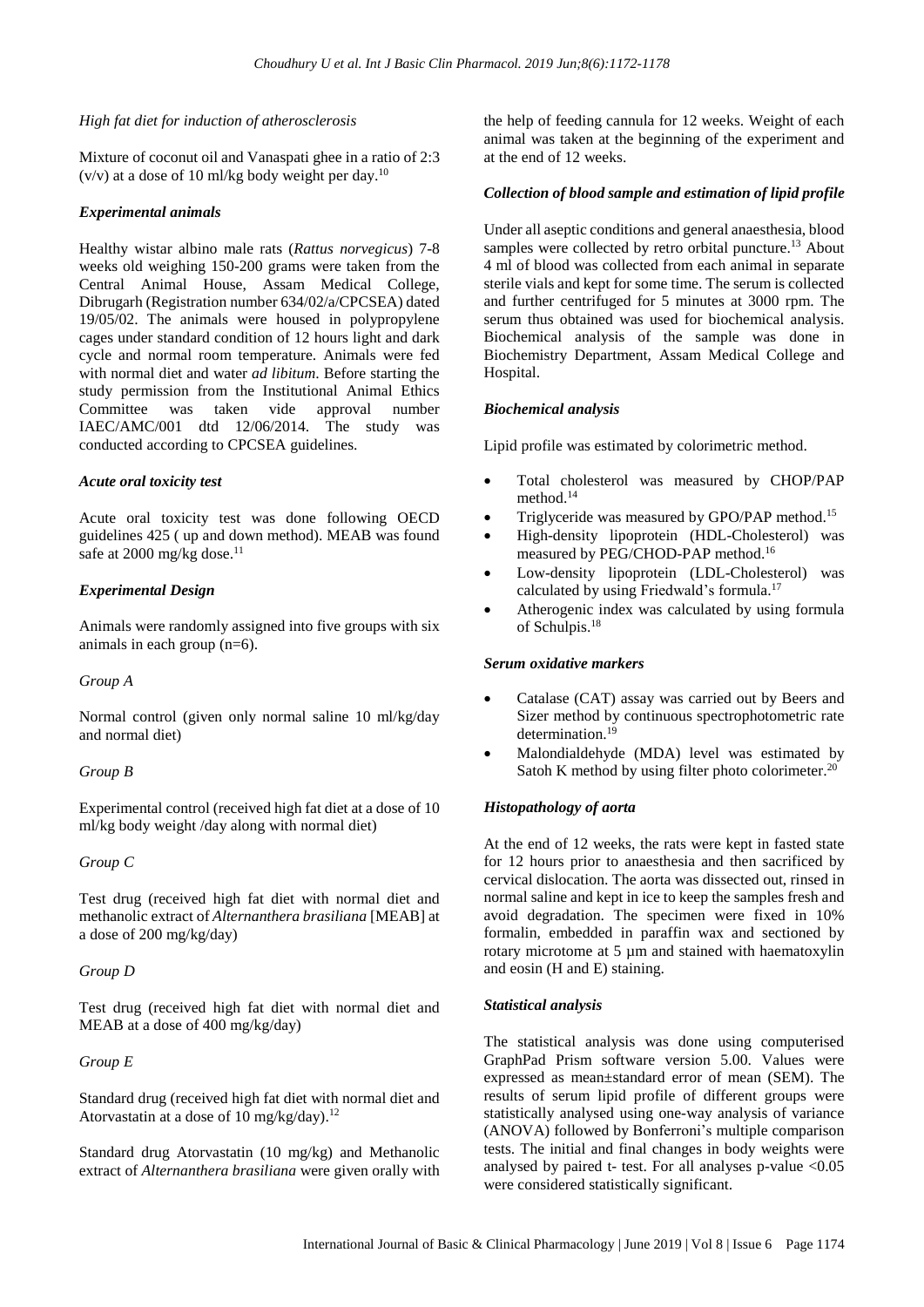#### **RESULTS**

#### *Acute toxicity study*

No mortality was recorded among the rats at a maximum dose of 2000 mg/kg body weight. Hence, LD50 can be said to be above 2000 mg/kg. MEAB at doses of 200 mg/kg and 400 mg/kg which was arbitrarily selected was found to be safe.

The phytochemical analysis of MEAB showed the presence of alkaloids, flavonoids, glycosides, saponins, tannins, terpenoids and phytosterols.

#### *Effect of MEAB on body weight*

The results of body weight are shown in Table 1. The initial differences in body weights were found to be nonsignificant (p>0.05).

The final body weight after 12 weeks of treatment showed a statistically significant increase in experimental control  $(p<0.05)$  compared to normal group and decrease in body weight in test group (Group C and Group D) and standard group compared to Group B.

| <b>Groups</b>                   | Mean body weight (mg)          |                                |               |               |  |
|---------------------------------|--------------------------------|--------------------------------|---------------|---------------|--|
|                                 | On 1st day                     | After $12th$ weeks             | <b>Change</b> | % of increase |  |
| Normal Control                  | $148 \pm 1.366$                | $155.5 \pm 1.384$              |               | 4.51          |  |
| <b>Experimental Control</b>     | $152+0.774^{\mathrm{a}}$       | $262.5 \pm 1.857$ <sup>a</sup> |               | 42.2          |  |
| Test Drug $(200 \text{ mg/kg})$ | $147.7 \pm 0.954$ <sup>b</sup> | $188 \pm 1.155^{\rm b}$        | 41            | 21.8          |  |
| Test Drug $(400 \text{ mg/kg})$ | $147 \pm 1.125^b$              | $162.7 \pm 1.994^b$            |               | 9.25          |  |
| <b>Standard Drug</b>            | $144.7 \pm 1.430^b$            | $152.3 \pm 1.585^b$            |               | 5.26          |  |
|                                 |                                |                                |               |               |  |

All values are expressed as mean $\pm$ SEM (n=6). Paired t-test was done. a=p<0.05 when compared to normal control group, b=p<0.05 when compared to the experimental control group.

#### **Table 2: Effect of methanolic extract of** *Alternanthera brasiliana* **on fasting serum lipid profile.**

| <b>Groups</b>                   | <b>Serum Total</b><br>Cholesterol (mg/dl) | <b>Serum TG</b><br>(mg/dl) | (mg/dl)                                 | (mg/dl)             | Serum LDL Serum HDL Atherogenic index<br>(in ratio) |
|---------------------------------|-------------------------------------------|----------------------------|-----------------------------------------|---------------------|-----------------------------------------------------|
| Normal Control                  | $98.5 \pm 0.957$                          | $81.33 \pm 0.918$          | $39.57 \pm 1.434$                       | $42.67 \pm 0.954$   | 1.33                                                |
| <b>Experimental Control</b>     | $170.7 \pm 1.145^{\text{a}}$              | $222.5 + 4.815^a$          | $103.2 \pm 0.965^{\text{a}}$            | $23+0.577^{\rm a}$  | 6.39                                                |
| Test Drug $(200 \text{ mg/kg})$ | $142 \pm 1.033^b$                         | $97.67 \pm 0.802^b$        | $92.63 \pm 1.441^b$ $29.83 \pm 0.654^b$ |                     | 3.89                                                |
| Test Drug $(400 \text{ mg/kg})$ | $130.7 \pm 0.760^{\mathrm{b}}$            | $85.33 \pm 0.954^b$        | $77.77{\pm}1.485^{\mathrm{b}}$          | $35.83 \pm 1.046^b$ | 2.71                                                |
| <b>Standard Drug</b>            | $122.7 \pm 1.406^b$                       | $77 \pm 1.125^{\rm b}$     | $66.77 \pm 1.375^b$                     | $40.67 \pm 0.210^b$ | 2.05                                                |

All values are expressed in Mean±SEM (n=6). Analysed by one way ANOVA followed by Bonferroni's multiple comparison tests. a= p<0.05 when compared to normal control group, b=p<0.05 when compared to experimental control group.

#### *Effect of MEAB on fasting serum lipid profile*

The results of fasting lipid profile are shown in Table 2. After repeated administration of the extract for 12 weeks, a significant  $(p<0.05)$  decrease in total cholesterol, serum LDL, serum triglycerides and significant increase in serum HDL was found in Test group (Group C and D) and standard group as compared to Experimental control group (Group B). Group B showed significant rise in total cholesterol, serum LDL and serum Triglycerides and decrease in serum HDL as compared to Normal group (Group A).

#### *Effect of MEAB on serum oxidative markers*

The results of Serum oxidative markers are shown in Table 3. There were a significant increase in serum catalase and significant reduction in serum Malondialdehyde (MDA)

levels in MEAB treated groups and standard group compared to experimental control group.

#### *Effect of MEAB on histopathology of aorta*

Histopathological examination of abdominal aorta showed no abnormality in normal control group (Figure 1). Animals in experimental control group showed intimal thickening, internal layer is increased and cells appeared yellowish-white due to the accumulation of lipids. Separation of tunica media from intima and presence of foamy histiocytes indicated induction of atheroma (Figure 2). Animals in test and standard group showed reduced atherosclerotic injuries seen as a reduction in thickness of endothelial layer and a marked reduction in number of foam cells and inflammatory cells (Figure 3, 4) compared to experimental group.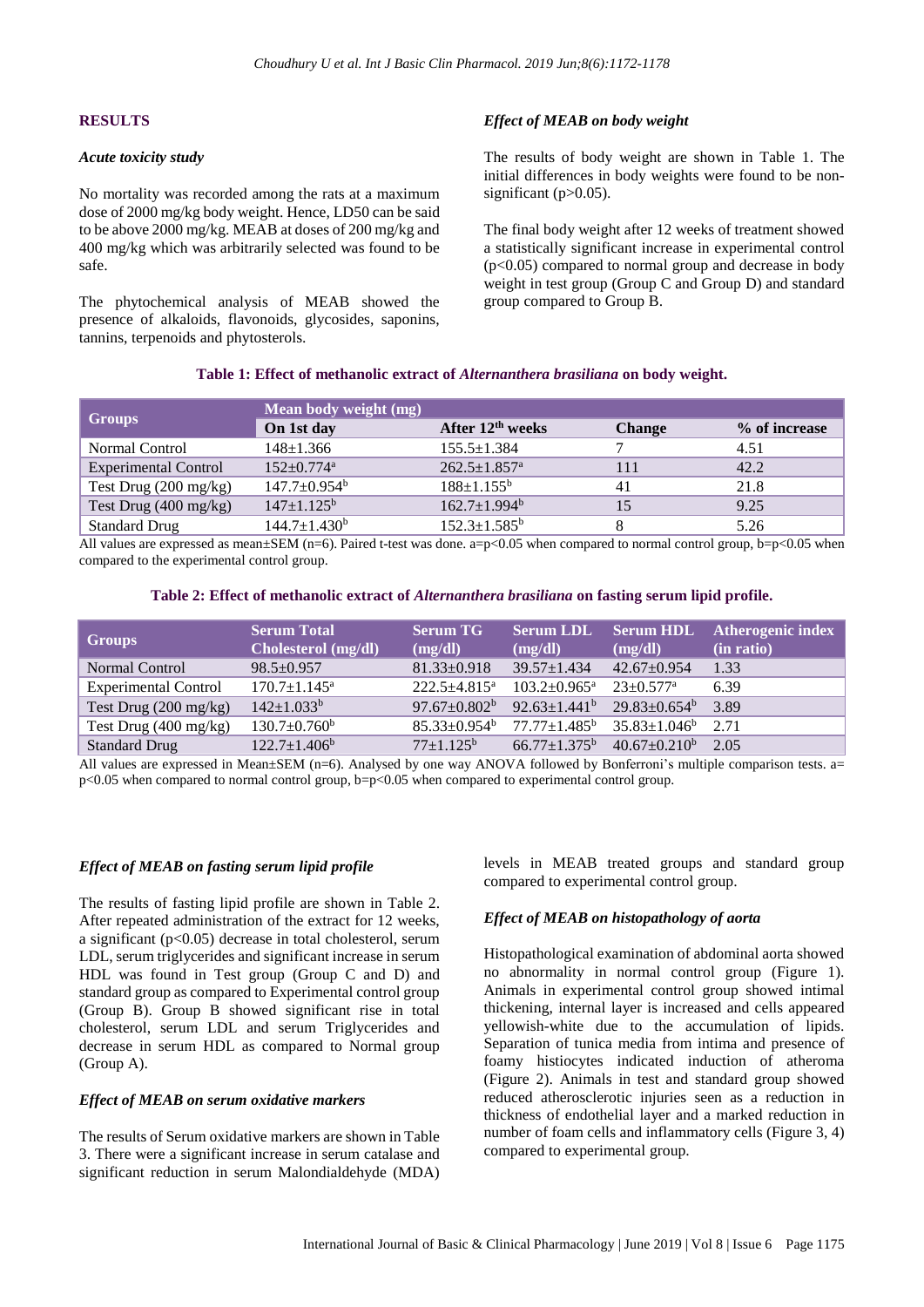| <b>Groups</b>                             | <b>Catalase</b><br>$(\mu mol/min/ml)$ | <b>MDA</b><br>(nmol/ml)      |
|-------------------------------------------|---------------------------------------|------------------------------|
| Normal Control                            | $205.3 + 2.171$                       | $2.18 \pm 0.12$              |
| Experimental control                      | $175.7 \pm 2.155$ <sup>a</sup>        | $9.26 \pm 0.37$ <sup>a</sup> |
| <b>Test Drug</b><br>$(200 \text{ mg/kg})$ | $237.3 \pm 4.492^b$                   | $5.12 \pm 0.17^b$            |
| <b>Test Drug</b><br>$(400 \text{ mg/kg})$ | $296.3 \pm 3.809^b$                   | $4.38 \pm 0.14^b$            |
| <b>Standard Drug</b>                      | $244.7+2.565^b$                       | $3.01 \pm 0.09^b$            |

**Table 3: Effect of methanolic extract of** *Alternanthera brasiliana* **on serum oxidative markers.**



**Figure 1: Normal.**



**Figure 2: Experimental control.**



**Figure 3: Test drug.**



**Figure 4: Standard drug.**

## **DISCUSSION**

Atherosclerosis is a complex multifactorial disease which develops in the arterial wall in response to various stimuli. Hyperlipidaemia is one of the important factors associated with atherosclerosis. Also, it is one of the greatest risk factors contributing to the prevalence and severity of coronary heart disease and stroke. While studies were going on, a strong consensus emerged and became dominant in showing that chronic inflammation was a dominant mechanism through which atherosclerosis was initiated and progressed. Oxidation and inflammation have become intimately associated in the pathophysiology of atherogenesis.<sup>21</sup> Statins are the drugs of choice in lowering LDL-C and non HDL-C. They act by inhibiting 3 hydroxy-3-methylglutaryl coenzyme A (HMG-CoA) reductase, the rate limiting step in the cholesterol synthesis. Decreased intracellular cholesterol lead to upregulation of LDL receptors, thereby enhancing removal of circulating LDL-C However, long term use of Statin may cause reversible rise in hepatic aminotransferase levels, myositis and even myopathy. Rhabdomyolysis is a rare side effect and clinical trials also demonstrated that statin may increase the risk of new onset diabetes. <sup>22</sup> So, attention is now directed to utilize natural plant product having antiatherosclerotic property.

Renuka P. Munshi et al, also developed an experimental model of hyperlipidaemia and insulin resistance using high fat and high sugar (HFHS) diet consisting of Indian Vanaspati ghee and coconut oil with fructose in the form of sugar for 6 weeks in rats. Their study showed a significant increase in serum lipids such as total, LDL and VLDL cholesterol and serum Triglycerides along with a decrease in HDL cholesterol. Prolonged consumption of HFHS diet enhances lipid peroxidation, disturbs antioxidant defence mechanism and also leads to delayed gastric emptying. An increase in serum lipid peroxidation is evaluated in terms of malondialdehyde (MDA) levels and decrease catalase levels. 23

In our study, methanolic extract of *Alternanthera brasiliana* demonstrated a similar effect as compared to Atorvastatin with lowering of total cholesterol, LDL, triglycerides and an increase in HDL cholesterol. Serum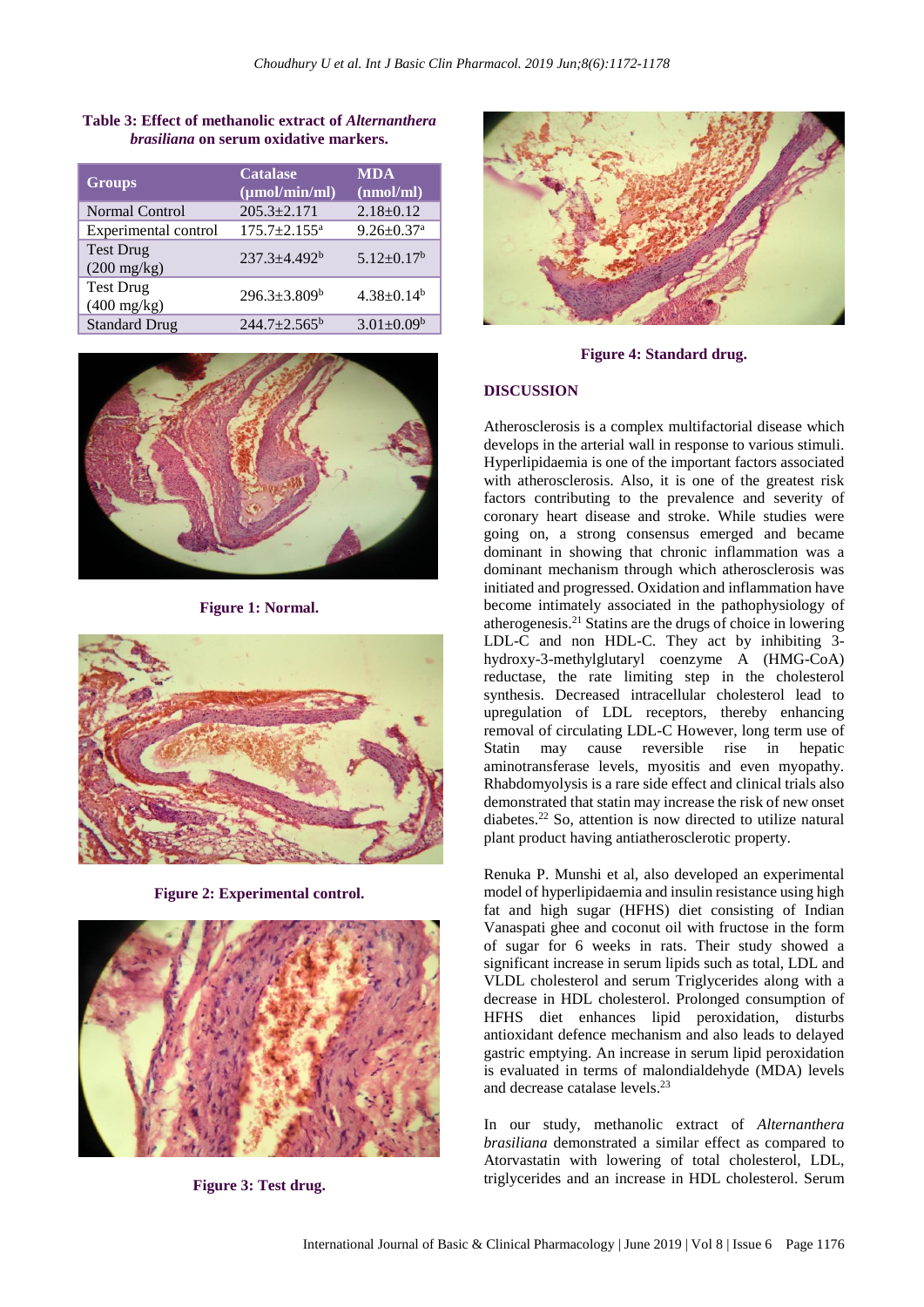catalase level was increased significantly and MDA level was reduced markedly in the rats treated with the test drug. In histopathological studies, aorta in high fat diet group animals showed increase in intimal thickening and the spaces within the tunica intima and tunica media and formation of lipoidal layer in the intima of artery. This increase in space might be attributed to the free radicals that could damage the membranes and DNA of the endothelial cells in the tunica intima and smooth muscle cells in the tunica media.<sup>24</sup> MEAB treated group showed reduced extent of aortic atherosclerotic involvement in hypercholesterolemic rats. The results also indicate a significant improvement in the Atherogenic index (AI). AI indicates the deposition of foam cells or plague or fatty infiltration or lipid in the heart, coronaries, aorta, liver and kidneys. The higher the AI, the higher is the risk of above organs for oxidative damage and higher the cardiovascular risk. <sup>25</sup> MEAB contain high concentration of polyphenols and flavonoids. Several data suggest that flavonoids like Quercetin improve dyslipidaemia, decrease oxidative stress through stimulation of lipolysis activity and upregulate the adipocyte gene expression which increases the lipid β oxidation.<sup>26</sup> Flavonoids inhibit LDL oxidation by several mechanisms, (a) by directly scavenging some radical species, thus acting as chain breaking antioxidants, (b) by replenishing the limited supply of endogenous chain breaking antioxidant such as  $\alpha$ - tocopherol, by donating hydrogen atoms to the oxidised forms and (c) by chelating divalent pro-oxidant transition metals such as iron and copper, thus preventing free radical formation. <sup>27</sup> The mechanism underlying inhibition of aortic atherosclerotic progression of *Alternanthera brasiliana* leaves extract may be due to the free radical scavenging mechanism attributed by the presence of flavonoids and tannins. Increase in serum cholesterol and LDL-C and consequent oxidation of LDL-C are essential steps for the development of atherosclerotic plagues. It is now well established that inhibition of oxidative stress and lipid peroxidation could have beneficial effects on regression of atherogenesis. 28

#### **CONCLUSION**

Thus, from this study it can be concluded that methanolic extract of leaves of *Alternanthera brasiliana* at a dose of 200 mg/kg and 400 mg/kg body weight orally showed significant antihyperlipidemic and antiatherogenic effect in high fat diet rat model; probable mechanism of action may be the inhibition of oxidative stress and lipid peroxidation due to the free radical scavenging and antioxidant property of flavonoids and polyphenols present in the plant extract. But further study on the exact mechanism and isolation of the active constituents are needed.

#### **ACKNOWLEDGEMENTS**

The authors are thankful to Dr I. C. Barua, Principal Scientist, Department of Agronomy, Assam Agricultural University, Jorhat, Assam for helping in authentication of the plant.

*Funding: No funding sources Conflict of interest: None declared Ethical approval: The study was approved by the Institutional Ethics Committee*

#### **REFERENCES**

- 1. Prabha SP, Ansil PN, Nitha A, Wills PJ, Latha MS. Anti-atherogenic activity of methanolic extract of *Gardenia gummifera* Linn. f. on high fat diet induced atherosclerosis in rats. Int J Pharm Pharmaceut Sci. 2013;5(2):388-93.
- 2. Shah P, Bajaj S, Virk H, Bikkina M, Shamoon F. Rapid Progression of Coronary Atherosclerosis: A Review. Thrombosis: 2015;6.
- 3. Duarte MD, Debur MD. Characters of the leaf and stem morpho-anatomy of *Alternanthera brasiliana* (L.) O. Kuntz, Amaranthaceae. Brazilian J Pharmaceut Sci. 2004;40(1):85-92.
- 4. Kumar S, Singh P, Mishra G, Srivastav S, Jha KK, Khosa RL. Phytopharmacological review of *Alternanthera brasiliana* (Amaranthaceae). Asian J Plant Sci Res. 2011;1(1):41-7.
- 5. Samudrala PK, Augustine BB, Kasala ER, Bodduluru LN, Barua C, Lahkar M. Evaluation of antitumor activity and antioxidant status of *Alternanthera brasiliana* against Ehrlich ascites carcinoma in Swiss albino mice. Pharmacognosy Res. 2015;7(1):66-73.
- 6. Barua CC, Begum SA, Pathak DC, Bora RS. Wound healing activity of *Alternanthera brasiliana* Kuntze and its anti-oxidant profiles in experimentally induced diabetic rats. J Applied Pharmaceut Sci. 2013 Oct 1;3(10):161.
- 7. Formagio EL, Mendel MT, Fracasso R, Knobloch JG et al. Evaluation of the Pharmacological activity of the *Alternanthera brasiliana* aqueous extract. Pharmaceut Biol. 2012;50(11):1442-7.
- 8. Kumar S, Jha KK, Verma M, Kumar A, Kumar D. Fructose induced antihyperlipidemic activity of dried leaves extract of *Alternanthera brasiliana* L. Kuntz in wistar rats. The J Phytopharmacol. 2012;1(1):71-81.
- 9. Tiwari P, Kumar B, Kaur M, Kaur G, Kaur H. Phytochemical screening and extraction: A review. Internationale Pharmaceutica Sciencia. 2011;1(1):98- 106.
- 10. Shyamala MP, Venukumar MR, Latha MS. Antioxidant potential of the Syzygium aromatic Linn in rats fed with high fat diet. Indian J Pharmacol. 2003;35:99-103.
- 11. Organisation for economic co-operation and development (OECD). Health effects Test no. 425: Acute toxicity up and down procedure. OECD Guidelines for testing of chemicals. Section 4. France: OECD Publishing. 2006:1-27.
- 12. Srinivas M, Annapurna A, Reddy YN. Antiatherosclerotic effect of Atorvastatin and